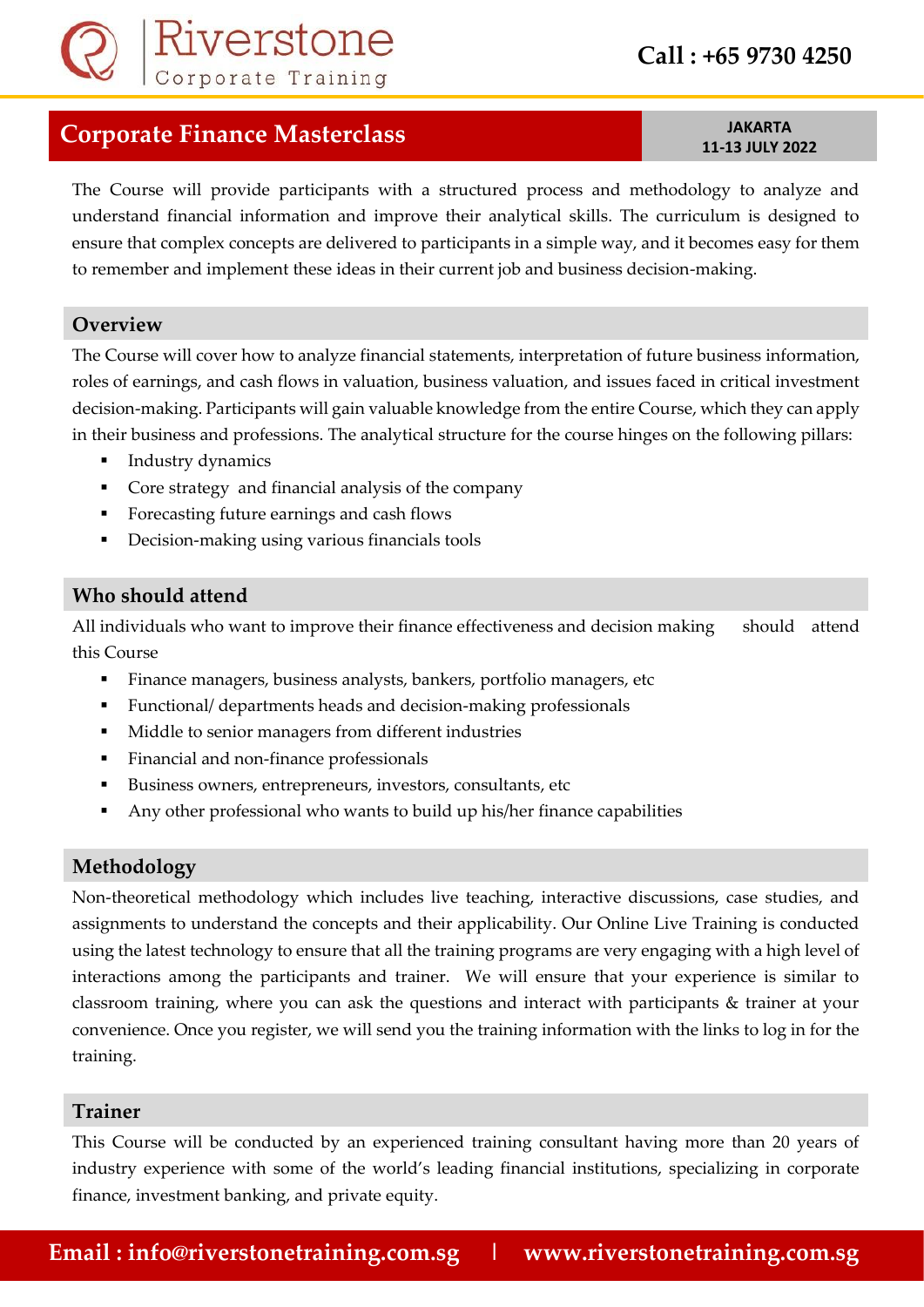

# **Course Content**

**11-13 JULY 2022**

# **Module – 1**

### **Importance of Cash Flows Statement - Heart of any business**

- How to analyze Cash Flow Statement
- Difference between Accounting profit and Cash profit
- Forecasting cash flows

# **Module – 2**

### **Approach to Company analysis**

- Different methods used for company analysis
- Competitive positioning and industry mapping
- Evaluating promoters and management team
- Analysis of financial statement analysis

# **Module – 3**

#### **Advanced Financial statement analysis**

- Derivation of advance ratios EV, P/BV, EBIDTAR/DEBT, Cash multiple, Project IRR, Equity IRR, Debt IRR
- Validity of ratio analysis in projections, decision making, valuations, etc
- Capital budgeting techniques Payback, Discounted Payback, NPV, IRR, Modified IRR, Profitability Index
- Assessment of risk and profitability

# **Module –4**

# **Fund Raising – Various sources and preparation**

- How to assess capital requirements for a company
- Various fundraising options
- Direct equity private market, public market, listed and unlisted market
- Equity-linked debt mezzanine funding, convertible securities, etc
- Debt funding bridge funding, subordinated debts, securitization, and structured finance
- How to prepare a company for fundraising
- Managing key performance indicators
- Critical terms for various funding sources

# **Module – 5**

# **Valuation - Company Valuation**

- Introduction to Business Valuation
- Various types of valuation methods and their applicability for different industries and companies
- Approach to Asset Value vs. Equity Value
- Intrinsic valuation, Book Value, and other methods
- DCF: various concepts and applicability
- Understanding of PV, FCFF, FCFE, UFCF, LFCF, Terminal Value
- Key pitfalls

# **Module – 6**

# **Valuation - Relative and Multiples based method**

- Process of valuation based on comparative multiples - Compilation, adjustments, and rationalization
- How to calculate and apply fundamental multiples for valuation - Price Earning multiple, Price to Book multiple, Enterprise Value to EBITDA, EV/FCF, FCF/BV, EV/EBITDA, EV/Capex, EV/Subscriber, EV/EBITDAR, EV/Capacity, etc
- How to choose comparable companies and past transaction
- Key issues and pitfalls
- Critical adjustments in the compilation and analyzing precedent transactions

 **Email : info@riverstonetraining.com.sg | www.riverstonetraining.com.sg**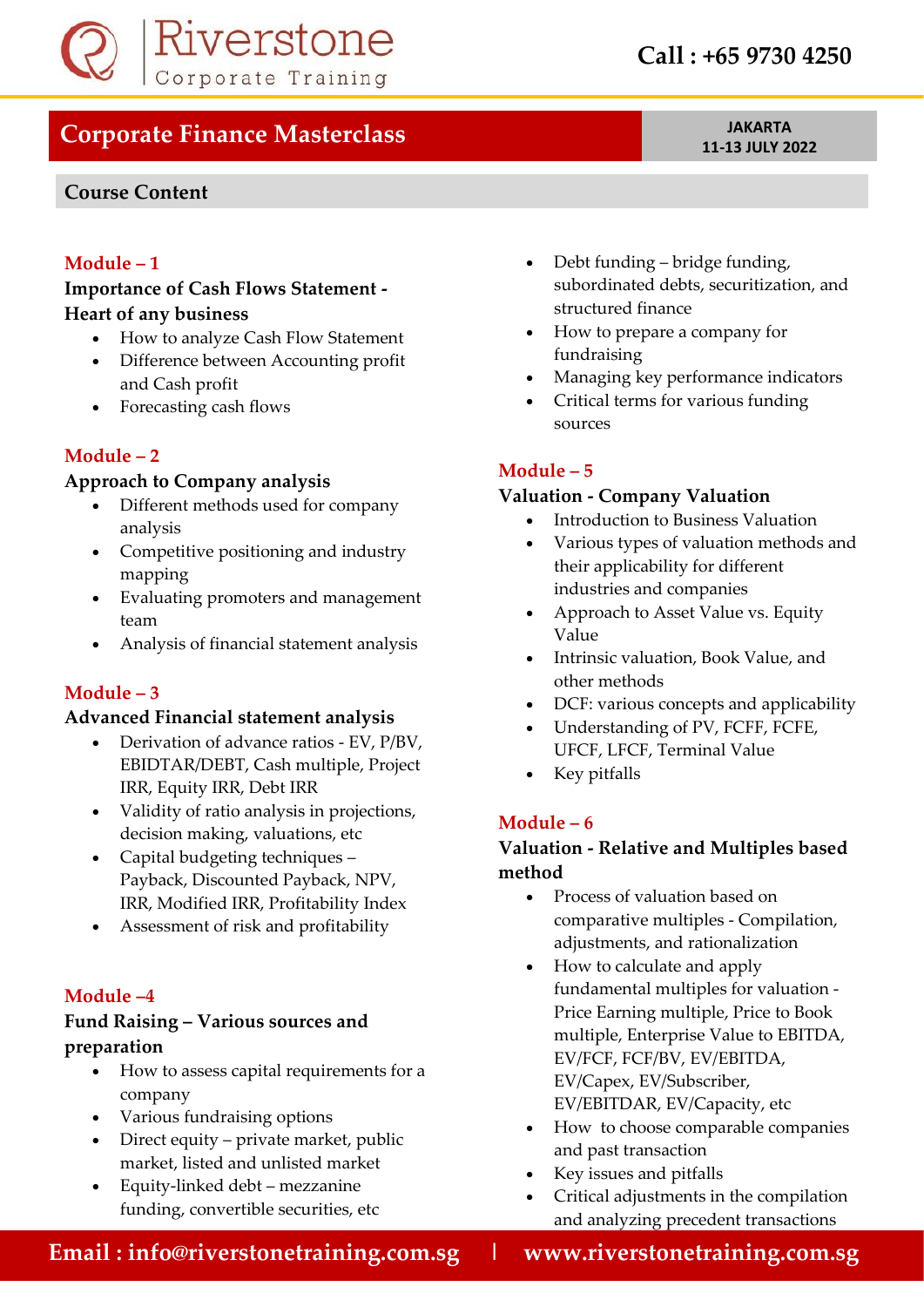

• Application of control or leadership premium, synergies, cash flows, illiquidity, and minority discounts, etc

#### **Module – 7**

#### **Valuation of Bonds**

- Bonds basics
- Factors affecting Bond prices
- Pricing of Bonds
- Interrelationships with other Macro-Economic Variables

#### **Module – 8**

# **Strategic transactions for an organization-Global Partnerships, Merger & Acquisition (M&A) and Leveraged buyouts (LBO)**

- How to analyze a company for Strategic Partnership, M&A or LBO
- Strategic decision-making process valuation and issues
- Keys focus areas
- How to manage the post-acquisition process

#### **Module - 9**

### **Due Diligence for Capital Raising/Buyouts/Sale of business**

- How to prepare a company for due diligence
- Creating a due diligence plan
- Balancing the role of internal and external service providers

• How to resolve post due diligence observations

### **Module – 10**

# **Building adjustments in financial models to make them ready for analysis**

- Focus on flexibility and integrity of financial models
- Some key sheets which can be added
- Additional analysis sensitivity, scenario, variance, etc
- Another funding requirements, dilution, returns, etc
- Importance of growth and its impact on financial analysis
- Some quick calculations in excel formulas and other tools

### **Module –11**

#### **How to Raise Project Finance**

- Suitability of Project finance and its sources
- Keys things analyzed by banks
- Key terms and obligations

# **11-13 JULY 2022**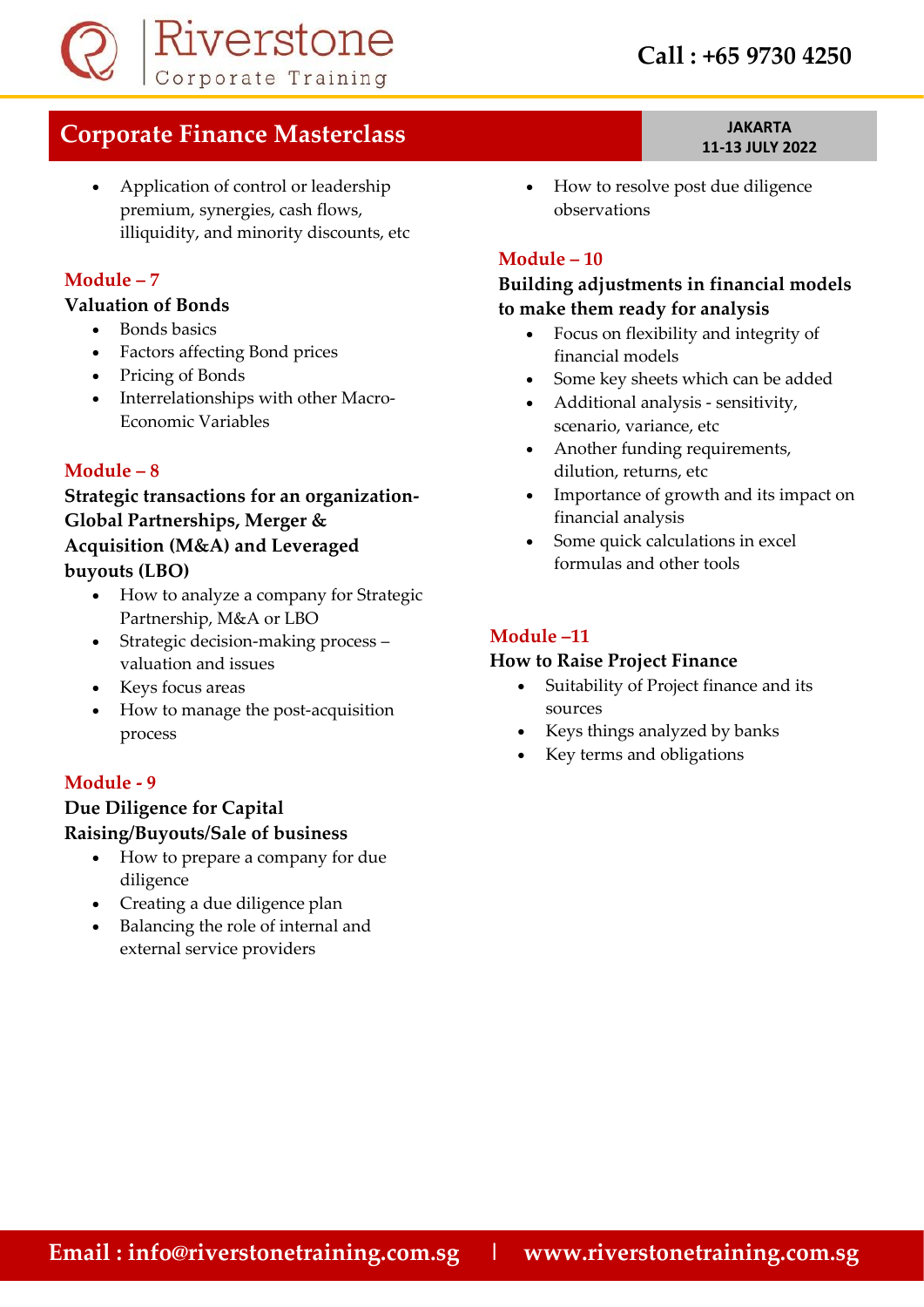

# **Call : +65 9730 4250**

# **Corporate Finance Masterclass** *JAKARTA*

# **11-13 JULY 2022**

#### **DELEGATES' REGISTRATION FORM**

| <b>Course Fees</b>     |          |           |  |
|------------------------|----------|-----------|--|
| (Fees per participant) | Single   | $Group**$ |  |
| Normal fees            | SGD 1999 | SGD 1899  |  |
| Early bird price*      | SGD 1799 | SGD 1699  |  |

*\*Payment 30 days before commencement of Course \*\*Minimum of 3 participants*

- 
- Copies of relevant course material
- Free meal voucher for participants

#### **Venue Details**

All our training sessions are held using the latest technology, assuring a high level of interaction and a conducive learning environment.

Due to variation in a number of participants, final login details will be mailed 7 days before the Course commences

- Registration : 8:30 am
- The course fee includes Session timings: 9:00 am to 5:00 pm

days of dedicated expert training **Disclaimer:** Riverstone Training reserves the right to change the venue or postpone the Course due to unforeseen circumstances

|                | <b>Company Information</b>                                                                                                                                                                                                             |             | <b>Delegate Information</b>                                                                                                                                                                                                            |
|----------------|----------------------------------------------------------------------------------------------------------------------------------------------------------------------------------------------------------------------------------------|-------------|----------------------------------------------------------------------------------------------------------------------------------------------------------------------------------------------------------------------------------------|
| Company        | $\ddot{\hspace{1cm}}$ . The contraction of the contract of the contract of the contract of the contract of the contract of the contract of the contract of the contract of the contract of the contract of the contract of the contrac | Name $(1)$  |                                                                                                                                                                                                                                        |
| Name           |                                                                                                                                                                                                                                        |             |                                                                                                                                                                                                                                        |
|                |                                                                                                                                                                                                                                        | Designation |                                                                                                                                                                                                                                        |
| Address        |                                                                                                                                                                                                                                        | Email       | $\ddot{\cdot}$ . The contract of the contract of the contract of the contract of the contract of the contract of the contract of the contract of the contract of the contract of the contract of the contract of the contract of th    |
|                |                                                                                                                                                                                                                                        | Phone       | $\ddot{\cdot}$ . The contract of the contract of the contract of the contract of the contract of the contract of the contract of the contract of the contract of the contract of the contract of the contract of the contract of th    |
|                |                                                                                                                                                                                                                                        |             |                                                                                                                                                                                                                                        |
|                |                                                                                                                                                                                                                                        | Name $(2)$  | $\ddot{\phantom{a}}$ . The contraction of the contract of the contract of the contract of the contract of the contract of the contract of the contract of the contract of the contract of the contract of the contract of the contract |
| Contact person | $\mathbb{R}^n$                                                                                                                                                                                                                         | Designation | $\ddot{\cdot}$ . The contract of the contract of the contract of the contract of the contract of the contract of the contract of the contract of the contract of the contract of the contract of the contract of the contract of th    |
| Designation    | $\bullet$<br>$\ddot{\phantom{0}}$                                                                                                                                                                                                      | Email       |                                                                                                                                                                                                                                        |
| Email          | $\cdot$                                                                                                                                                                                                                                | Phone       | $\ddot{\cdot}$ . The contract of the contract of the contract of the contract of the contract of the contract of the contract of the contract of the contract of the contract of the contract of the contract of the contract of th    |
| Phone          |                                                                                                                                                                                                                                        |             |                                                                                                                                                                                                                                        |
|                |                                                                                                                                                                                                                                        |             |                                                                                                                                                                                                                                        |

#### **Payment Terms Cancellation Policy**

- 
- Make a crossed cheque or bank draft payable to always welcome.
- Mail your payment with this registration form to **Level 20, Tower 2, One Raffles Place, Singapore 048616.**
- Alternatively, you can do a bank transfer to OCBC Bank account no **686679846001** (Branch no: **7339**).

#### **Need in-house training on the same topic?**

For in-house training on the same Course or customized Course, please contact us through

Email : register@riverstonetraining.com.sg

- Full payment is required for seat confirmation. If you are unable to attend, a replacement delegate is
	- **Riverstone SG Pte Ltd.** Any cancellation must be made in writing to Riverstone Training at least 14 days before the event date. A full refund, less an administration fee of SGD 150, will be given.
		- For written cancellations received less than 14 days before the event date, no refunds will be given. However, you will receive a 100% credit voucher that can be applied towards any of our subsequent training courses within six months of the initial registration.

Phone : +65 9730 4250

or